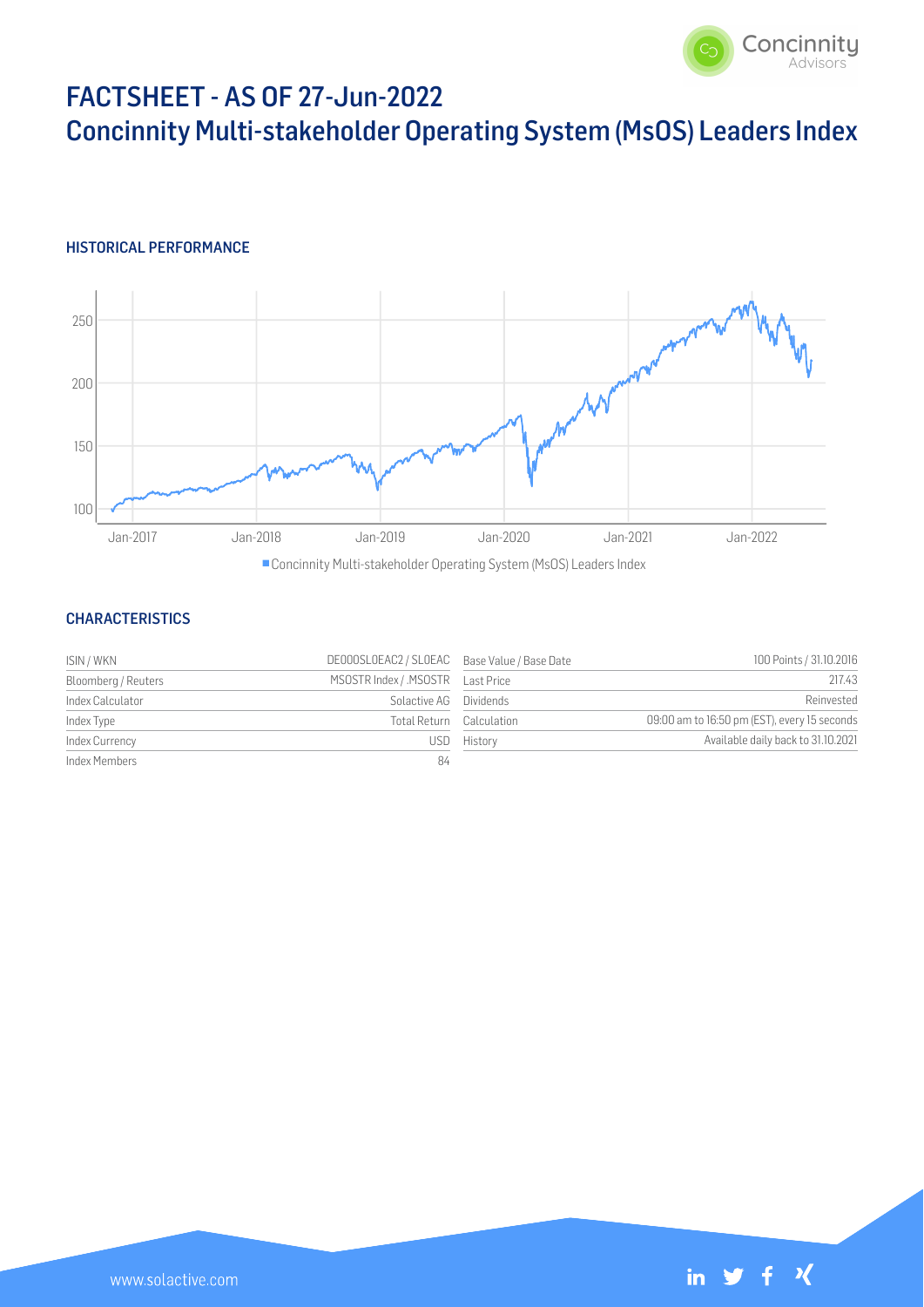

in  $y + y$ 

# **STATISTICS**

| <b>USD</b>         | 30D        | 90D        | 180D      | 360D                  | YTD       | Since Inception       |
|--------------------|------------|------------|-----------|-----------------------|-----------|-----------------------|
| Performance        | $-5.45\%$  | $-14.71\%$ | -17.89%   | $-9.69%$              | $-17.41%$ | 117.43%               |
| Performance (p.a.) |            |            |           |                       |           | 14.73%                |
| Volatility (p.a.)  | 29.24%     | 27.75%     | 24.14%    | 19.25%                | 24.34%    | 19.15%                |
| High               | 231.23     | 254.94     | 264.80    | 264.87                | 264.65    | 264.87                |
| Low                | 204.41     | 204.41     | 204.41    | 204.41                | 204.41    | 97.85                 |
| Sharpe Ratio*      | $-1.74$    | $-1.77$    | $-1.43$   | $-0.59$               | $-1.39$   | 0.69                  |
| Max. Drawdown      | $-11.60\%$ | $-19.82\%$ | $-22.81%$ | $-22.83%$             | $-22.76%$ | $-32.44%$             |
| VaR 95 \ 99        |            |            |           | $-37.1\%$ \ $-59.7\%$ |           | $-28.4\%$ \ $-58.9\%$ |
| CVaR 95 \ 99       |            |            |           | $-49.3\%$ \ $-64.7\%$ |           | $-49.9\%$ \ $-87.9\%$ |

\* Up to 31 December 2021, ex-post Sharpe ratios use as input for the risk free rate term the London Inter-Bank Offered rates in the respective currencies of the index and at a term equal to the observation period. From 3 J 2022 onwards, Sharpe ratios will be / are calculated using as reference risk free rate input the overnight replacement rate for these currencies, namely SONIA (for GBP), SOFR (for USD) and EURIBOR Overnight (for EUR).

COMPOSITION BY CURRENCIES



### COMPOSITION BY COUNTRIES



# TOP COMPONENTS AS OF 27-Jun-2022

| Ticker                 | Country   | Currency   | Index Weight (%) |
|------------------------|-----------|------------|------------------|
| <b>AAPL UW Equity</b>  | US        | <b>USD</b> | 7.16%            |
| <b>MSFT UW Equity</b>  | US        | <b>USD</b> | 6.64%            |
| <b>GOOGL UW Equity</b> | US        | <b>USD</b> | 4.55%            |
| <b>AMZN UW Equity</b>  | US        | <b>USD</b> | 3.46%            |
| JNJ UN Equity          | US        | <b>USD</b> | 2.74%            |
| PFE UN Equity          | US        | <b>USD</b> | 2.33%            |
| <b>MRK UN Equity</b>   | US        | <b>USD</b> | 2.20%            |
| <b>ABBV UN Equity</b>  | <b>US</b> | <b>USD</b> | 2.12%            |
| <b>NVDA UW Equity</b>  | US        | <b>USD</b> | 2.00%            |
| <b>BMY UN Equity</b>   | US        | <b>USD</b> | 1.93%            |
| V UN Equity            | US        | <b>USD</b> | 1.71%            |
| <b>META UW Equity</b>  | US        | <b>USD</b> | 1.67%            |
| CVS UN Equity          | US        | <b>USD</b> | 1.62%            |
|                        |           |            |                  |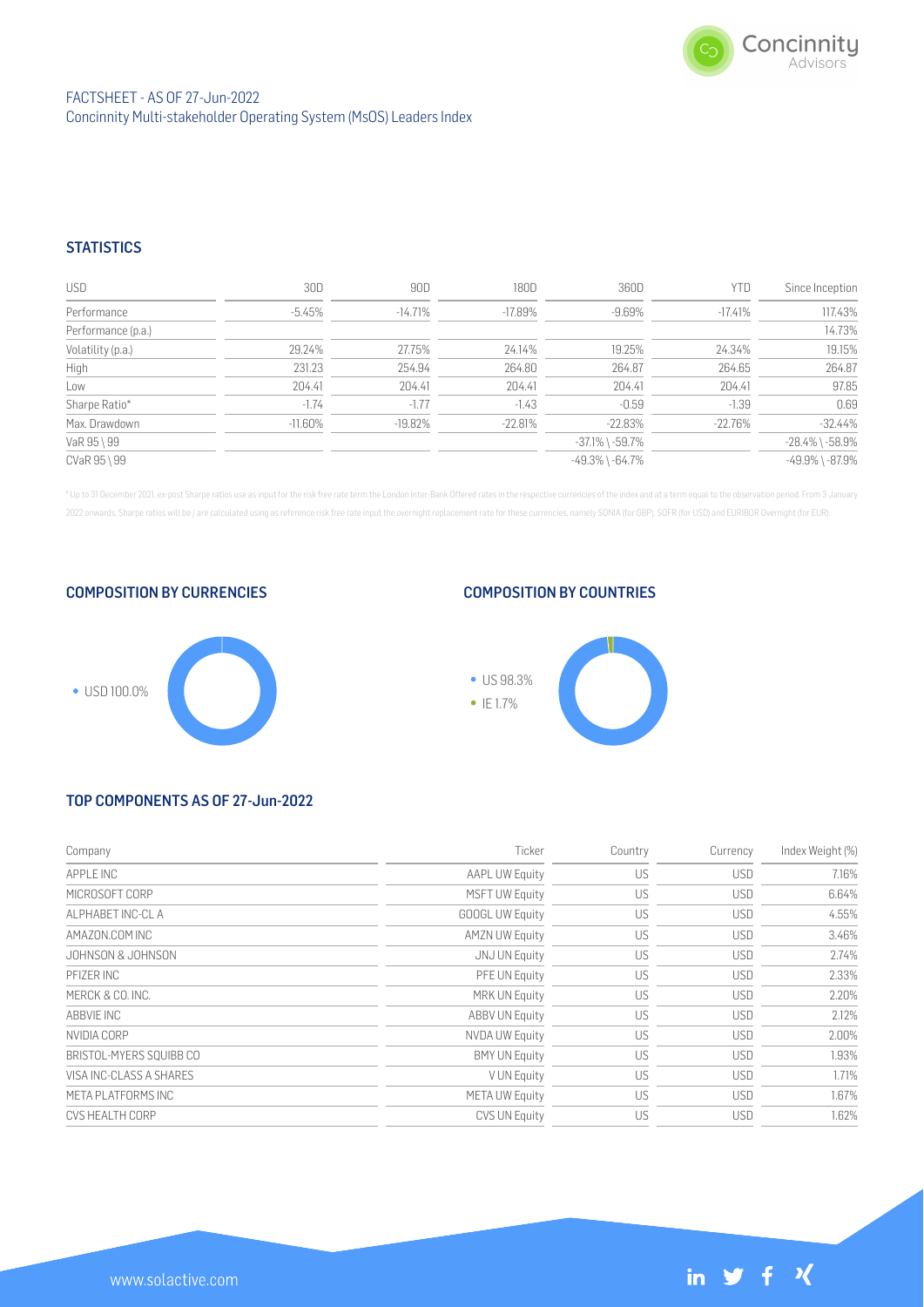

# FACTSHEET - AS OF 27-Jun-2022 Concinnity Multi-stakeholder Operating System (MsOS) Leaders Index

| Company                      | Ticker                | Country | Currency   | Index Weight (%) |
|------------------------------|-----------------------|---------|------------|------------------|
| BECTON DICKINSON AND CO      | <b>BDX UN Equity</b>  | US      | <b>USD</b> | 1.53%            |
| CHEVRON CORP                 | CVX UN Equity         | US      | <b>USD</b> | 1.45%            |
| JPMORGAN CHASE & CO          | JPM UN Equity         | US      | <b>USD</b> | 1.39%            |
| REGENERON PHARMACEUTICALS    | <b>REGN UW Equity</b> | US      | <b>USD</b> | 1.37%            |
| PROCTER & GAMBLE CO          | PG UN Equity          | US      | <b>USD</b> | 1.34%            |
| STRYKER CORP                 | <b>SYK UN Equity</b>  | US      | <b>USD</b> | 1.32%            |
| HOME DEPOT INC               | <b>HD UN Equity</b>   | US      | <b>USD</b> | 1.28%            |
| <b>BANK OF AMERICA CORP</b>  | <b>BAC UN Equity</b>  | US      | <b>USD</b> | 1.27%            |
| ACCENTURE PLC-CL A           | <b>ACN UN Equity</b>  | IE      | <b>USD</b> | 1.23%            |
| ADOBE INC                    | <b>ADBE UW Equity</b> | US      | <b>USD</b> | 1.22%            |
| COSTCO WHOLESALE CORP        | <b>COST UW Equity</b> | US      | <b>USD</b> | 1.21%            |
| CISCO SYSTEMS INC            | <b>CSCO UW Equity</b> | US      | <b>USD</b> | 1.15%            |
| NEXTERA ENERGY INC           | <b>NEE UN Equity</b>  | US      | <b>USD</b> | 1.15%            |
| UNITED PARCEL SERVICE-CL B   | <b>UPS UN Equity</b>  | US      | <b>USD</b> | 1.10%            |
| COCA-COLA CO/THE             | KO UN Equity          | US      | <b>USD</b> | 1.10%            |
| <b>INTEL CORP</b>            | <b>INTC UW Equity</b> | US      | <b>USD</b> | 1.06%            |
| PEPSICO INC                  | PEP UW Equity         | US      | <b>USD</b> | 1.06%            |
| SALESFORCE INC               | <b>CRM UN Equity</b>  | US      | <b>USD</b> | 1.05%            |
| FEDEX CORP                   | FDX UN Equity         | US      | <b>USD</b> | 1.03%            |
| <b>INTUIT COM</b>            | <b>INTU UW Equity</b> | US      | <b>USD</b> | 1.02%            |
| <b>TESLA INC</b>             | <b>TSLA UW Equity</b> | US      | <b>USD</b> | 1.02%            |
| ORACLE CORP                  | ORCL UN Equity        | US      | <b>USD</b> | 1.00%            |
| VERIZON COMMUNICATIONS INC   | VZ UN Equity          | US      | <b>USD</b> | 1.00%            |
| CONOCOPHILLIPS               | COP UN Equity         | US      | <b>USD</b> | 0.97%            |
| AIR PRODUCTS & CHEMICALS INC | APD UN Equity         | US      | <b>USD</b> | 0.95%            |
| <b>BLACKROCK INC</b>         | <b>BLK UN Equity</b>  | US      | <b>USD</b> | 0.92%            |
| CBRE GROUP INC               | <b>CBRE UN Equity</b> | US      | <b>USD</b> | 0.90%            |
| <b>3M COMPANY</b>            | MMM UN Equity         | US      | <b>USD</b> | 0.88%            |
| ESTEE LAUDER COMPANIES INC   | EL UN Equity          | US      | <b>USD</b> | 0.86%            |
| DEERE & CO                   | DE UN Equity          | US      | <b>USD</b> | 0.85%            |
| NEWMONT CORP                 | <b>NEM UN Equity</b>  | US      | <b>USD</b> | 0.83%            |
| TEXAS INSTRUMENTS INC        | <b>TXN UW Equity</b>  | US      | <b>USD</b> | 0.83%            |
| VALERO ENERGY                | <b>VLO UN Equity</b>  | US      | <b>USD</b> | 0.83%            |
| ECOLAB INC                   | <b>ECL UN Equity</b>  | US      | <b>USD</b> | 0.82%            |
| DUKE ENERGY CORP             | <b>DUK UN Equity</b>  | US      | <b>USD</b> | 0.81%            |
| AMERICAN EXPRESS CO          | AXP UN Equity         | US      | <b>USD</b> | 0.80%            |
| PHILLIPS 66                  | PSX UN Equity         | US      | <b>USD</b> | 0.78%            |
| LOWES COS INC                | LOW UN Equity         | US      | <b>USD</b> | 0.77%            |
| HERSHEY CO/THE               | <b>HSY UN Equity</b>  | US      | <b>USD</b> | 0.77%            |
| TRAVELERS COS INC/THE        | TRV UN Equity         | US      | <b>USD</b> | 0.76%            |
| JONES LANG LASALLE INC       | JLL UN Equity         | US      | <b>USD</b> | 0.75%            |
| KELLOGG CO                   | K UN Equity           | US      | <b>USD</b> | 0.75%            |
| WW GRAINGER INC              | <b>GWW UN Equity</b>  | US      | <b>USD</b> | 0.74%            |
| S&P GLOBAL INC               | SPGI UN Equity        | US      | <b>USD</b> | 0.72%            |

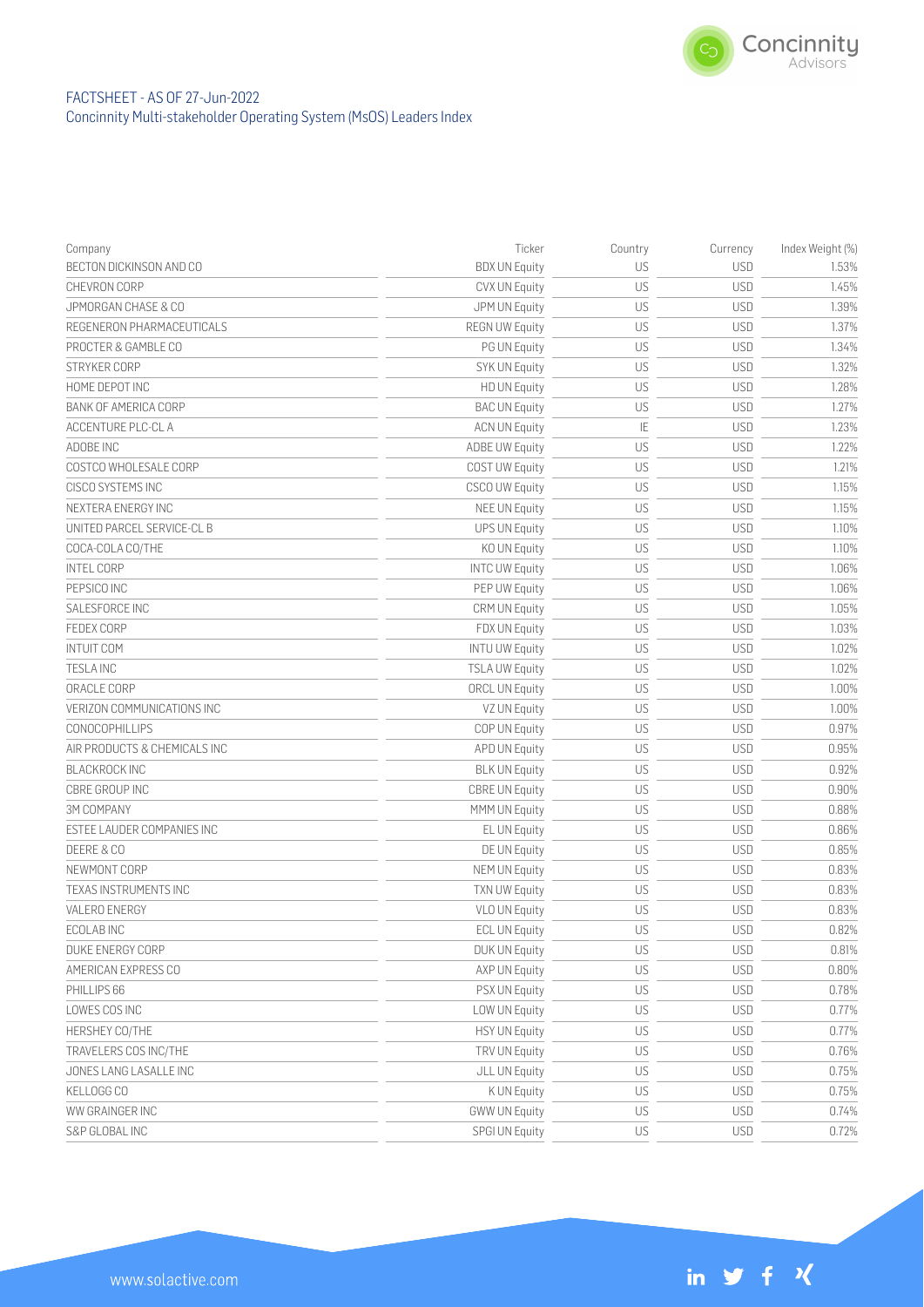

# FACTSHEET - AS OF 27-Jun-2022 Concinnity Multi-stakeholder Operating System (MsOS) Leaders Index

| Company                            | Ticker                 | Country | Currency   | Index Weight (%) |
|------------------------------------|------------------------|---------|------------|------------------|
| CATERPILLAR INC                    | <b>CAT UN Equity</b>   | US      | <b>USD</b> | 0.72%            |
| MOODYS CORP                        | MCO UN Equity          | US      | <b>USD</b> | 0.71%            |
| STARBUCKS CORP                     | <b>SBUX UW Equity</b>  | US      | <b>USD</b> | 0.70%            |
| MORGAN STANLEY                     | <b>MS UN Equity</b>    | US      | <b>USD</b> | 0.69%            |
| EXELON CORP                        | <b>EXC UW Equity</b>   | US      | <b>USD</b> | 0.69%            |
| WEC ENERGY GROUP INC               | <b>WEC UN Equity</b>   | US      | <b>USD</b> | 0.69%            |
| CAPITAL ONE FINL.                  | COF UN Equity          | US      | <b>USD</b> | 0.68%            |
| <b>BAKER HUGHES CO</b>             | <b>BKR UW Equity</b>   | US      | <b>USD</b> | 0.67%            |
| AMERICAN WATER WORKS CO INC        | <b>AWK UN Equity</b>   | US      | <b>USD</b> | 0.65%            |
| WALT DISNEY CO/THE                 | <b>DIS UN Equity</b>   | US      | <b>USD</b> | 0.64%            |
| COMCAST CORP-CLASS A               | <b>CMCSA UW Equity</b> | US      | <b>USD</b> | 0.63%            |
| STANLEY BLACK & DECKER             | SWK UN Equity          | US      | <b>USD</b> | 0.62%            |
| ONEOK INC                          | OKE UN Equity          | US      | <b>USD</b> | 0.59%            |
| <b>ILLINOIS TOOL WORKS</b>         | <b>ITW UN Equity</b>   | US      | <b>USD</b> | 0.58%            |
| INTL FLAVORS & FRAGRANCES          | IFF UN Equity          | US      | <b>USD</b> | 0.58%            |
| PNC FINANCIAL SERVICES GROUP       | <b>PNC UN Equity</b>   | US      | <b>USD</b> | 0.57%            |
| NIKE INC                           | NKE UN Equity          | US      | <b>USD</b> | 0.57%            |
| HP INC                             | <b>HPQ UN Equity</b>   | US      | <b>USD</b> | 0.55%            |
| PPG INDUSTRIES INC                 | PPG UN Equity          | US      | <b>USD</b> | 0.55%            |
| AT&T                               | T UN Equity            | US      | <b>USD</b> | 0.53%            |
| KIMBERLY-CLARK CORP                | <b>KMB UN Equity</b>   | US      | <b>USD</b> | 0.51%            |
| TARGET CORP                        | <b>TGT UN Equity</b>   | US      | <b>USD</b> | 0.48%            |
| JOHNSON CONTROLS INTERNATIONAL PLC | <b>JCI UN Equity</b>   | IE      | <b>USD</b> | 0.46%            |
| <b>EBAY INC</b>                    | <b>EBAY UW Equity</b>  | US      | <b>USD</b> | 0.44%            |
| T-MOBILE US INC                    | <b>TMUS UW Equity</b>  | US      | <b>USD</b> | 0.34%            |
| MARRIOTT INTERNATIONAL -CL A       | MAR UW Equity          | US      | <b>USD</b> | 0.24%            |
| OMNICOM GROUP                      | OMC UN Equity          | US      | <b>USD</b> | 0.12%            |